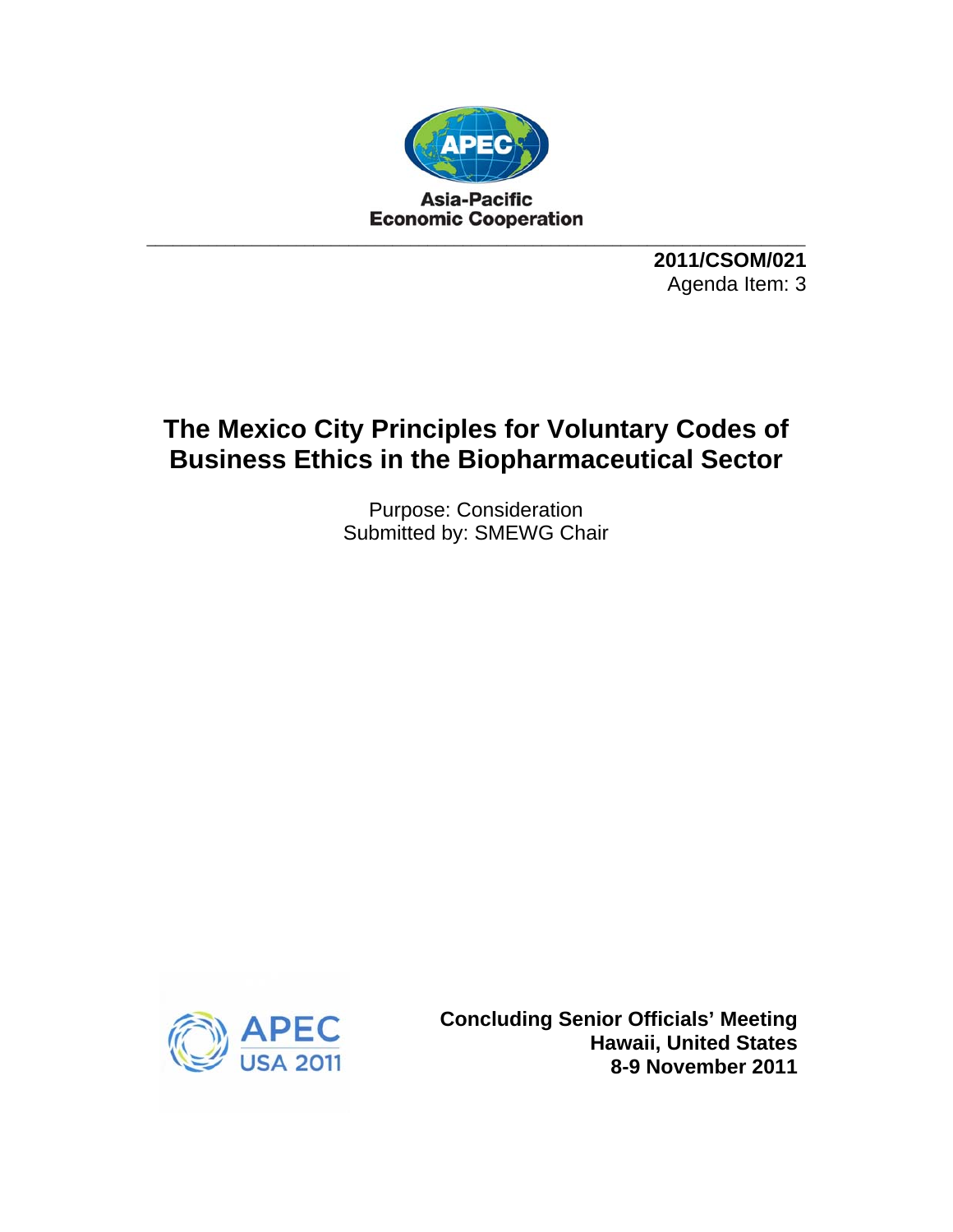



# **The Mexico City Principles**

*For Voluntary Codes of Business Ethics in the Biopharmaceutical Sector*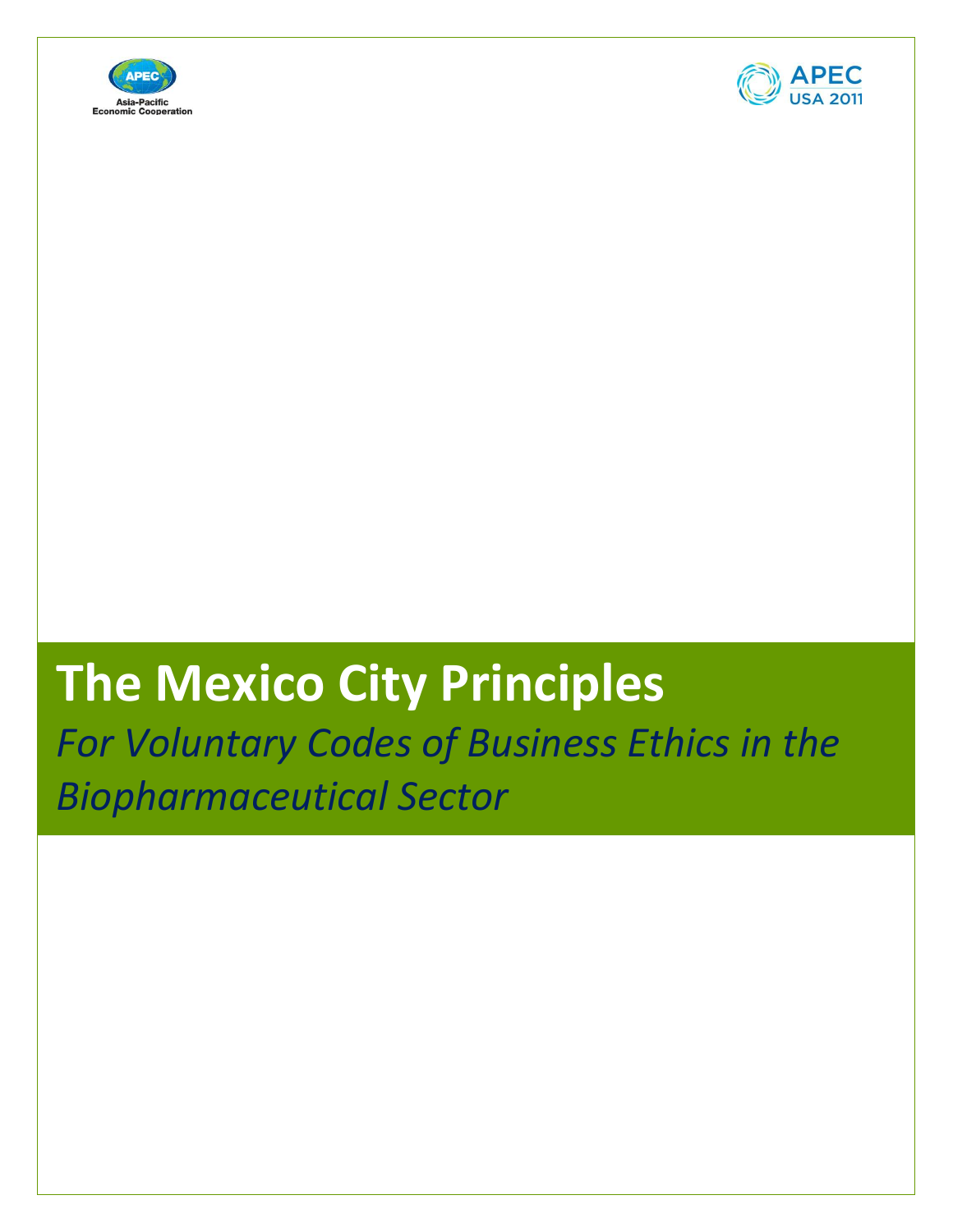**E** thical interactions help ensure that medical decisions are made in the best interests of patients. For relationships with healthcare professionals and other stakeholders to meet this standard companies in the bincharmo **thical interactions help ensure that medical decisions are made in the best interests of** this standard, companies in the biopharmaceutical sector<sup>1</sup> ("Companies") should be guided by these six principles:

**Healthcare and Patient Focus** means everything we do is intended to benefit patients.

**Integrity** means dealing ethically, honestly and respectfully in everything we do.

**Independence** means to respect the need of autonomous decision-making of all parties, free from improper influence.

**Legitimate intent** means everything we do is for the right reasons, is lawful, and aligns with the spirit and the values of these Principles.

**Transparency** means a general willingness to be open about our actions while respecting legitimate commercial sensitivities and intellectual property rights.

**Accountability** means a willingness to be responsible for our actions and interactions.

#### **Preamble**

 $\overline{a}$ 

- **1.** Companies engage in the development, manufacturing, research, marketing, distribution, and/or sale of medicines to benefit patients.
- **2.** Ethical relationships with healthcare professionals, government officials, patients, and other stakeholders are critical to the mission of Companies to help patients by developing and making medicines available.
- **3.** In interacting with all stakeholders, Companies are committed to following the highest ethical standards as well as all applicable laws and regulations. Companies encourage healthcare professionals, government officials, and others who work with Companies to respect these Principles and adopt consistent standards if applicable.
- **4.** These Principles are to reinforce our intention that Companies' interactions are professional exchanges designed to benefit patients and to enhance the practice of medicine. These Principles are based on the foundation that a healthcare professional's care of patients

 $1$  For purposes of this document the term "biopharmaceutical sector" includes companies, regardless of ownership status, that develop, manufacture, market, or distribute pharmaceutical and/or biologic products. Such products are also referred to in these Principles as "medicines."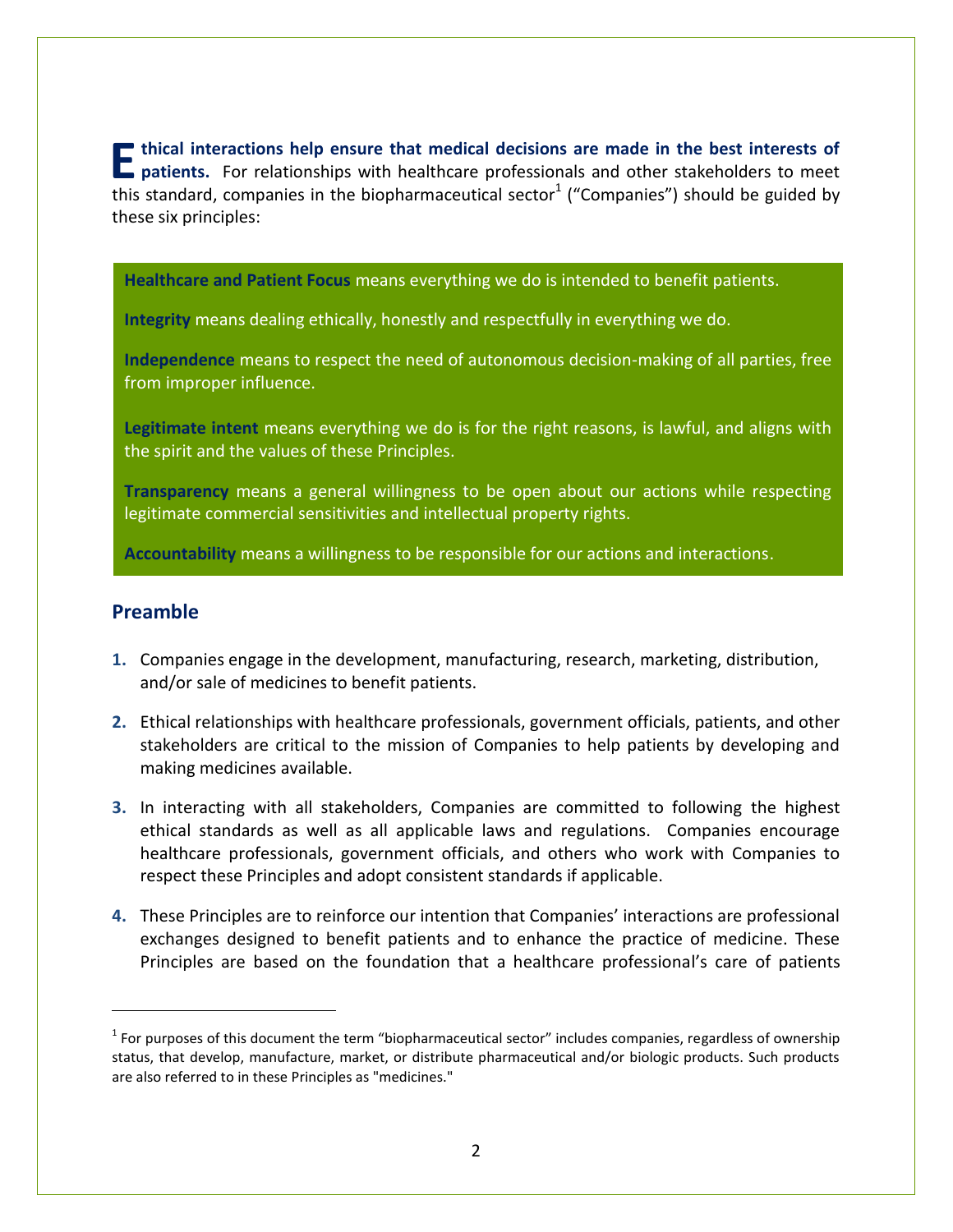should be based solely on each patient's medical needs and the healthcare professional's medical knowledge and experience.

- **5.** Companies have an obligation and responsibility to provide objective, accurate, balanced information about their medicines to healthcare professionals in order to establish a clear understanding of the appropriate use of these medicines. Industry relationships with healthcare professionals must support, and be consistent with, the professional responsibilities healthcare professionals have towards their patients.
- **6.** Companies should promote, sell and distribute their medicines in a manner that is ethical, objective, balanced and accountable, and in accordance with all relevant and applicable laws and regulations. Information in promotional materials must support proper assessment of the benefits and risks of the product and its proper use.
- **7.** Companies are committed to education and training on the safe, appropriate, and effective use of their medicines.
- **8.** Companies are accountable for complying with relevant codes of ethical business practices. They should also ensure that internal structures and procedures (including adequate training of employees) are created to ensure responsible and ethical activities.
- **9.** Companies will comply with relevant standards regarding the development, production, processing, distribution, commercialization and safety of medicines.
- **10.** Companies undertake to adhere to relevant local, national, and regional industry ethics codes in both the spirit and the letter.
- **11.** Companies will respect the independence of patient organizations.
- **12.** Companies should ensure that all relevant personnel and agents acting on their behalf are appropriately trained in the requirements of local, national, and regional industry ethics codes.
- **13.** Companies will respect patient privacy.
- **14.** Companies will ensure that all personnel and third parties working on their behalf comply with these Principles and all applicable laws and regulations.

# **Through the promotion of these Principles, Companies and APEC economies seek to ensure that ethical practices are established.**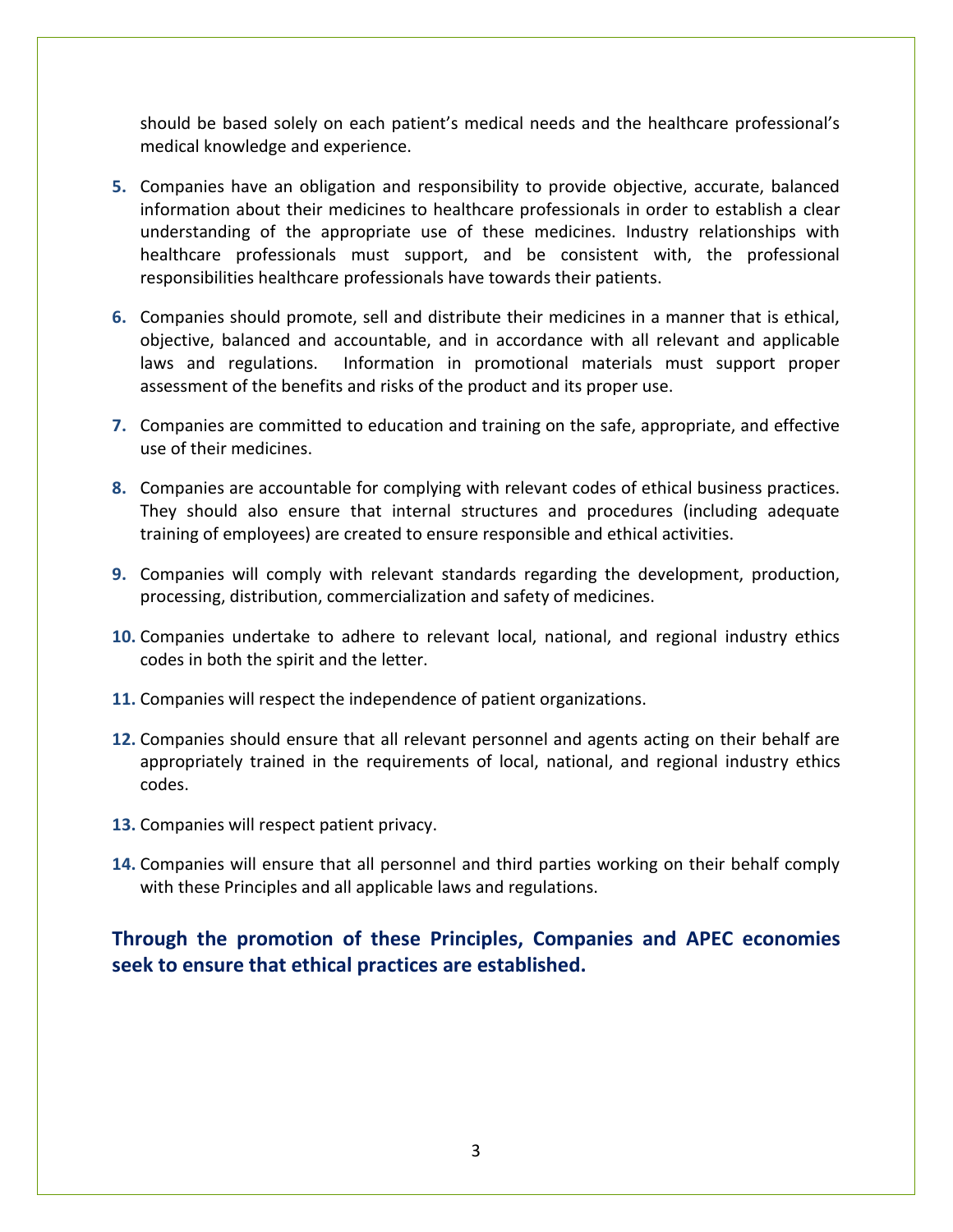#### **1. Interactions with Healthcare Professionals**

- A. Interactions between Companies and healthcare professionals provide valuable scientific, clinical, product, and policy information about medicines that may lead to improved patient care.
- B. Appropriate marketing helps to ensure that medicines are used correctly for maximum patient benefit. Company relationships with healthcare professionals are critical to achieving these goals because they enable Companies to:
	- 1. inform healthcare professionals about the benefits and risks of medicines to help advance appropriate patient use;
	- 2. provide scientific and educational information;
	- 3. support medical research and education; and
	- 4. obtain feedback and advice about our products through consultation with medical experts.
- C. All interactions with healthcare professionals are to be conducted in a professional and ethical manner.
	- 1. Healthcare professionals must not be improperly influenced by Companies.
	- 2. Nothing should be offered or provided by a Company in a manner that inappropriately influences a healthcare professional's prescribing practices.
	- 3. Education and promotional activities should encourage the appropriate use of medicines by presenting them objectively and without exaggerating their properties, and should be in compliance with the provisions prescribed by these Principles and applicable local, national, and regional industry codes of ethics.
	- 4. Relationships between Company personnel and healthcare professionals should encourage the development of a medical practice committed to patients' wellbeing and be based on truthful, accurate, and updated scientific evidence.

#### **2. Promotional Information and Activities**

- A. No medicines shall be promoted for use in a specific economy until the requisite approval for marketing for such use has been given in that economy. Promotion should be consistent with locally approved product information.
	- 1. It is understood that national laws and regulations usually dictate the format and content of the product information communicated on labeling, packaging, leaflets, data sheets and in all promotional material.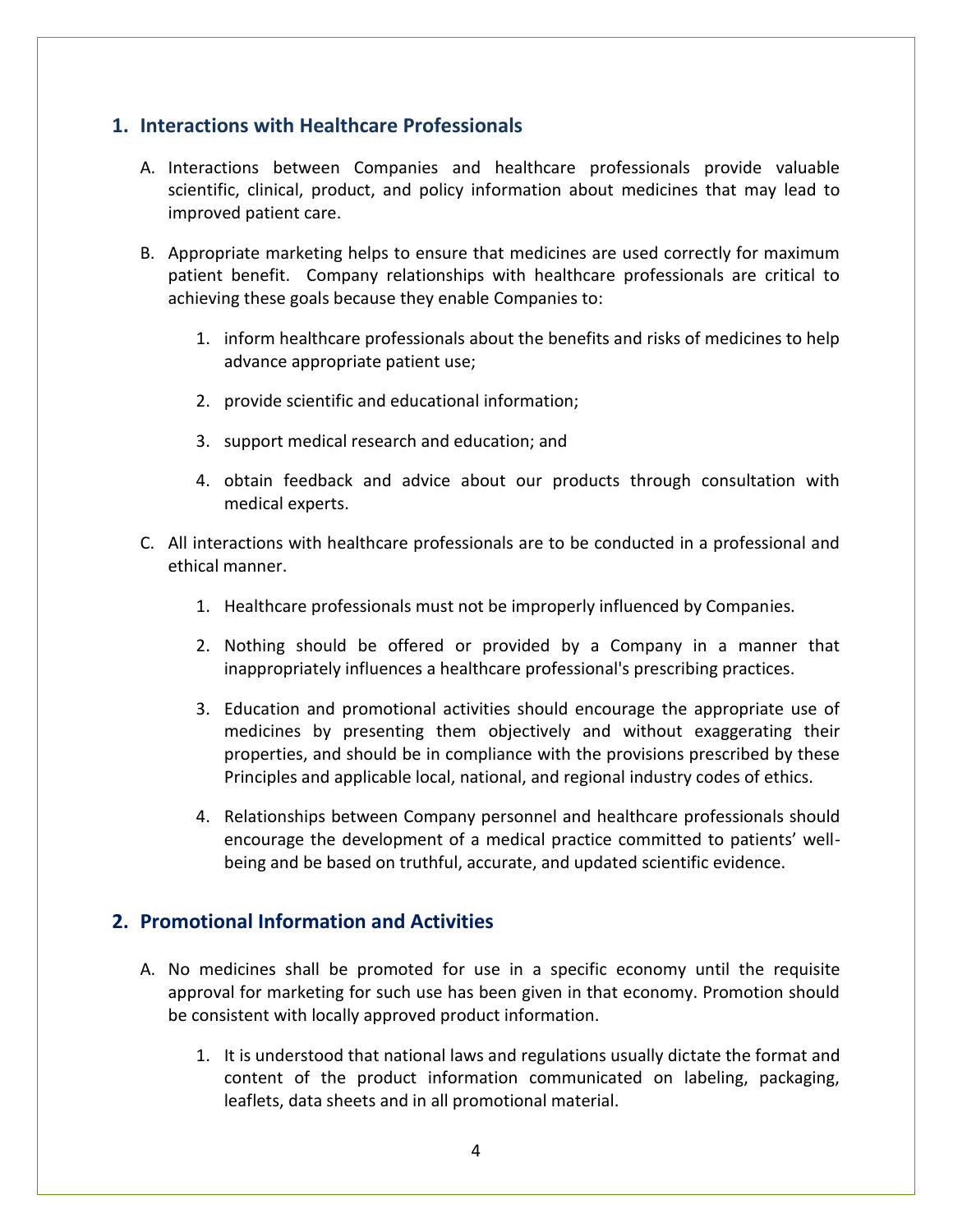- 2. Companies commit that pertinent and appropriate information will be made available to all healthcare professionals in all economies, as permitted by applicable laws and regulations.
- B. Promotional information should be clear, legible, accurate, balanced, fair, objective and sufficiently complete to enable healthcare professionals to form his or her own opinion of the therapeutic value of the medicines concerned.
	- 1. Promotional information should be based on an up-to-date evaluation of all relevant evidence and reflect that evidence clearly. It should not mislead by distortion, exaggeration, undue emphasis, omission or in any other way.
	- 2. Promotional information should be capable of substantiation either by reference to the approved labeling or by scientific evidence. Such evidence should be made available on request to healthcare professionals. Companies should deal objectively with requests for information made in good faith and should provide data which are appropriate to the source of the inquiry.
	- 3. Companies are responsible for compliance with applicable laws and regulations, including intellectual property laws, and local, national, and regional industry codes of ethics.
	- 4. Clinical assessments, postmarketing surveillance and experience programmes and postauthorization studies must not be disguised promotion. Such assessments, programmes and studies must be conducted with a primarily scientific or educational purpose.
	- 5. Materials sponsored by a Company relating to medicines and their uses, whether promotional in nature or not, should clearly indicate by whom they have been sponsored.

#### **3. Safety of Medicines**

- A. Medicines provided by Companies will conform to high standards of quality, safety and efficacy as determined by regulatory authorities in each economy in which they operate.
- B. Companies will report adverse events or adverse drug reactions to regulatory authorities, subject to applicable laws and regulations.

#### **4. Symposia and Congresses**

A. The purpose and focus of all symposia, congresses and other promotional or nonpromotional, scientific or professional meetings (an "Event") for healthcare professionals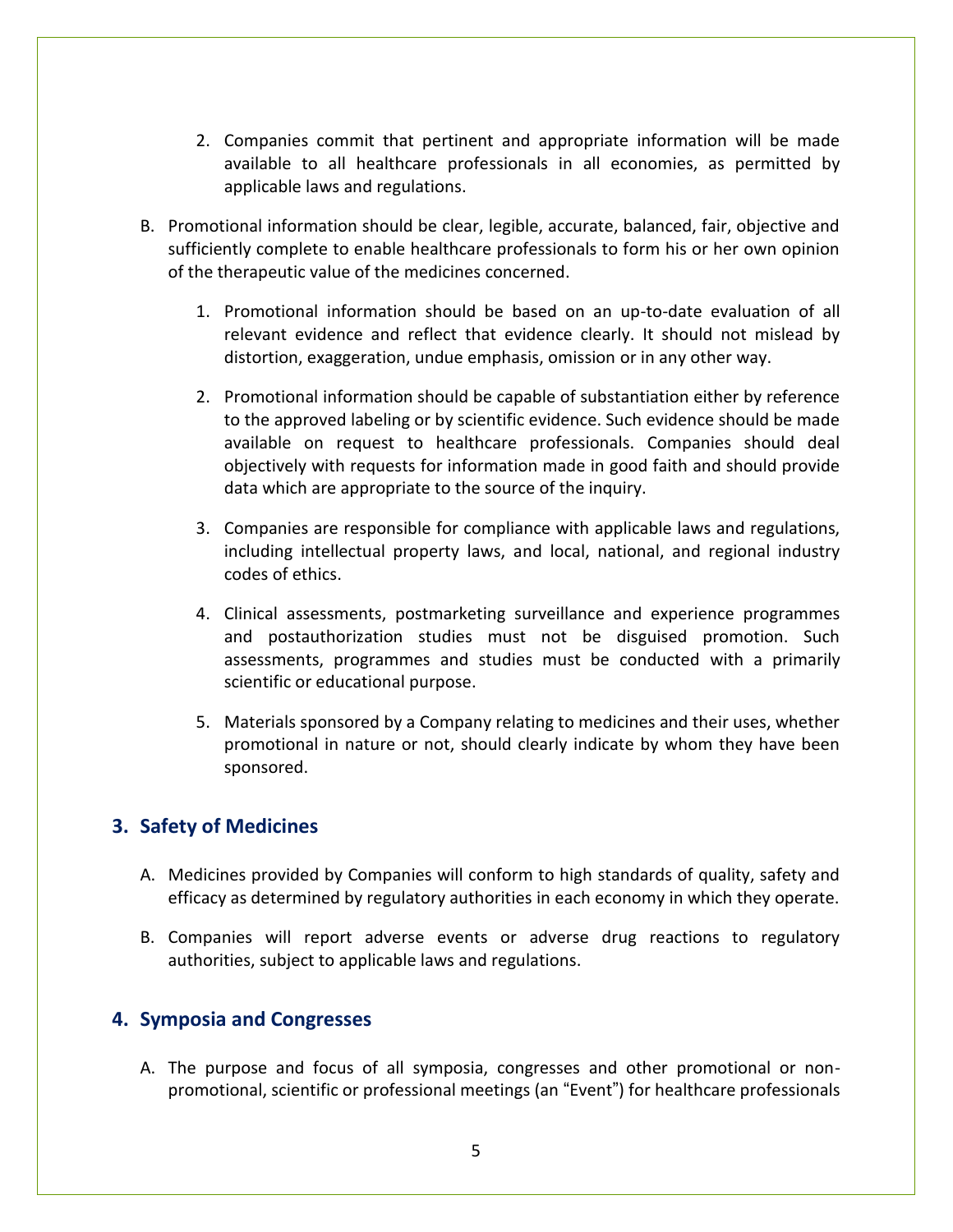organized or sponsored by a Company should be to inform healthcare professionals about products and/or to provide scientific or educational information.

- B. Company relationships with healthcare professionals are regulated by multiple entities and intended to benefit patients and to enhance the practice of medicine. Interactions should be focused on informing healthcare professionals about products, providing scientific and educational information, and supporting medical education.
- C. Any sponsorship provided to individual healthcare professionals must not be conditional upon an obligation to prescribe, recommend, or promote any medicine.
- D. All Events should be held in an appropriate venue that is conducive to the scientific or educational objectives and the purpose of the Event or meeting. Companies should avoid using extravagant venues or resorts.
- E. Hospitality should be limited to refreshments and/or meals incidental to the main purpose of the Event and should only be provided:
	- 1. to participants of the Event and not their guests; and
	- 2. is moderate and reasonable as judged by local standards.
- F. Companies should not pay any costs associated with individuals accompanying invited healthcare professionals.

#### **5. Informational Presentations by Company Representatives**

- A. In order to provide important scientific information and to respect healthcare professionals' abilities to manage their schedules and provide patient care, Company representatives may take the opportunity to present information during healthcare professionals' working day, including mealtimes, in accordance with applicable laws and regulations.
	- 1. In connection with such presentations or discussions, it is appropriate for occasional meals to be offered as a business necessity to the healthcare professional as well as members of their staff attending presentations, so long as the presentations provide scientific or educational value and the meals (a) are reasonable as judged by local standards; (b) are not part of an entertainment or recreational event; and (c) are provided in a manner conducive to informational communication.
	- 2. Inclusion of a healthcare professional's spouse or other guest in a meal accompanying an informational presentation made by or on behalf of a Company is not appropriate. Offering "take-out" meals or meals to be eaten without a Company representative being present is not appropriate.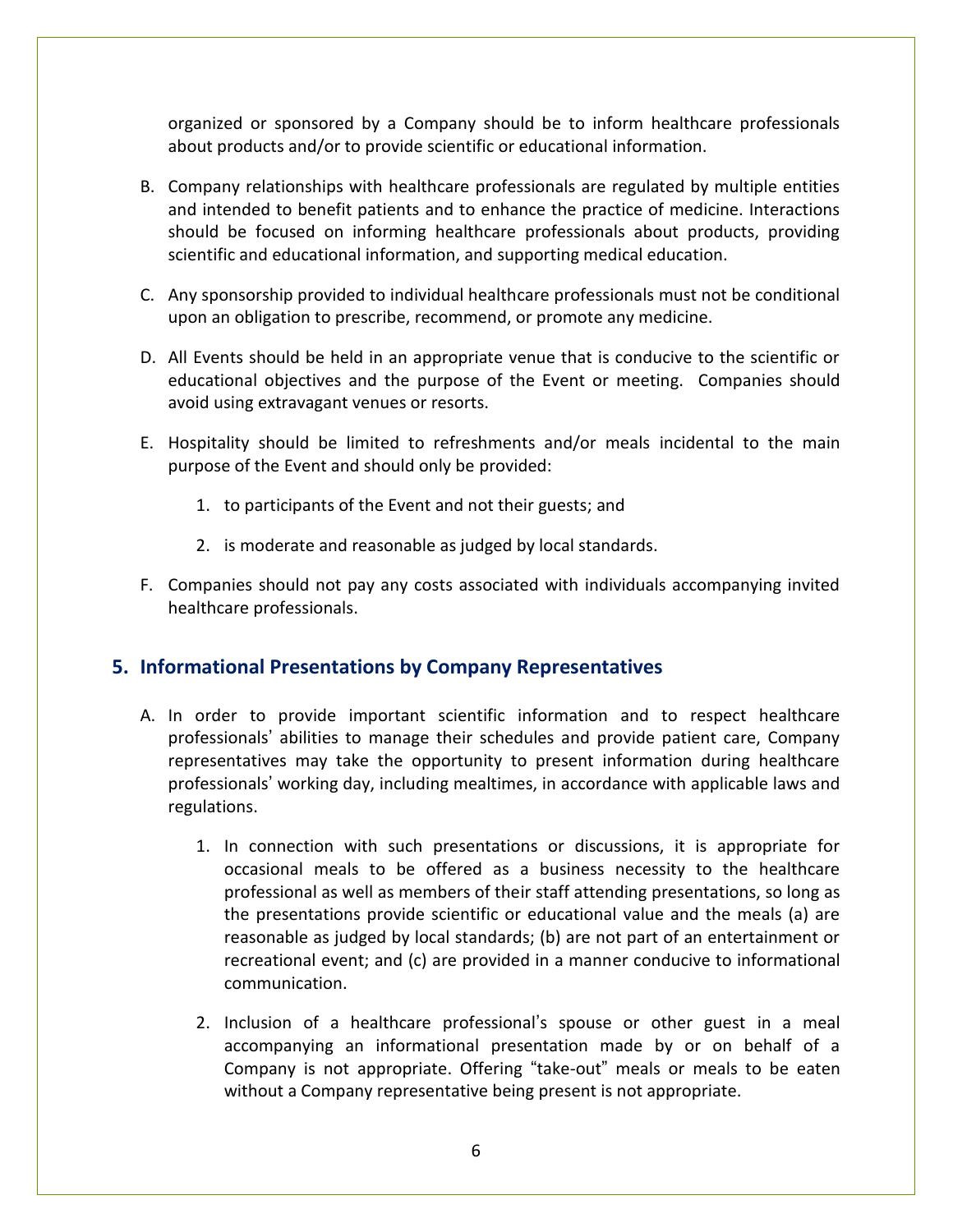#### **6. Entertainment**

- A. Company interactions are professional in nature and are intended to facilitate the exchange of medical or scientific information that will benefit patient care.
	- 1. To ensure the appropriate focus on education and informational exchange and to avoid the appearance of impropriety, Companies should not provide any form of entertainment or recreational items, such as tickets to the theater or sporting events, sporting equipment, or leisure or vacation trips, to any healthcare professional. Such entertainment or recreational benefits should not be offered, regardless of (1) the value of the items; (2) whether the Company engages the healthcare professional as a speaker or consultant, or (3) whether the entertainment or recreation is secondary to an educational purpose.
	- 2. No standalone entertainment or other leisure or social activities should be provided or paid for by Companies. At events, entertainment of modest nature, which is secondary to refreshments or meals, is allowed.

#### **7. Educational Items and Gifts**

- A. Payments in cash or cash equivalents (such as gift certificates) or gifts for the personal benefit of healthcare professionals should not be provided or offered to healthcare professionals.
	- 1. It is appropriate for Companies, where permitted by law or local codes of ethics, to offer items designed primarily for the education of patients or healthcare professionals if the items are of modest value and do not have value to healthcare professionals outside of his or her professional responsibilities.
	- 2. These items should not subsidize normal routine operations of a medical practice.

#### **8. Support for Continuing Medical Education**

- A. Continuing medical education (CME), also known as independent medical education (IME), helps physicians and other medical professionals to obtain information and insights that can contribute to the improvement of patient care and the medical practice.
	- 1. Companies should develop objective criteria for making CME grant decisions to ensure that programs funded are bona fide and quality educational programs and that financial support is not an inducement to prescribe or recommend a particular medicine or course of treatment.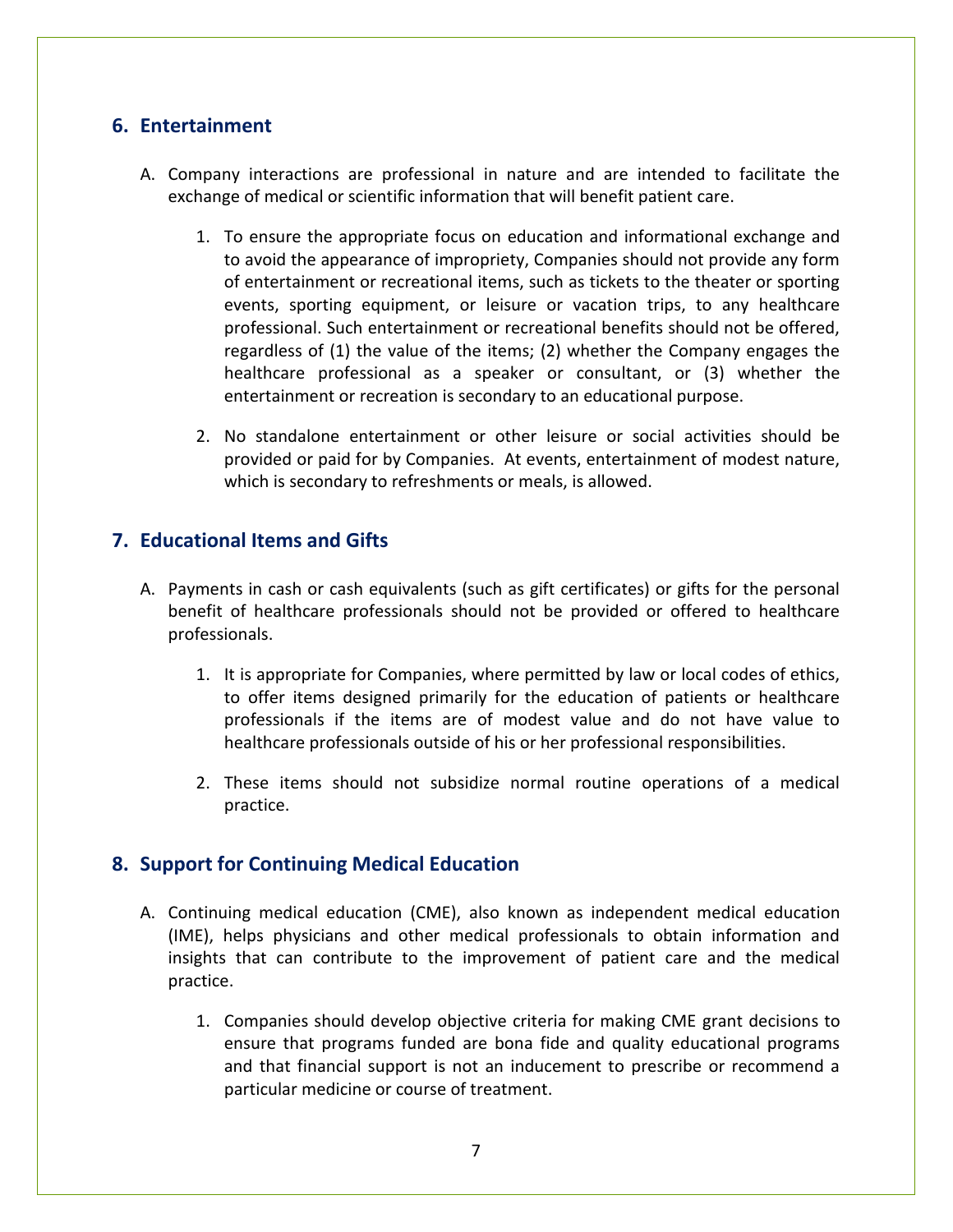B. Grants, scholarships, subsidies, support, consulting contracts, educational or practice related items should not be provided or offered to a healthcare professional in exchange for recommending and prescribing medicines, or otherwise in a manner that would interfere with the ethics and the independence of a healthcare professional's prescribing practices. Companies should have a reasonable expectation that the grant is for the purpose of supporting legitimate education, scientific, or medical research.

#### **9. Samples**

- A. When used appropriately, samples can be an important tool for healthcare professionals and provide benefit to patient health outcomes.
- B. In accordance with local laws and regulations, samples of medicines supplied at no charge may be provided to healthcare professionals in order to enhance patient care. Samples must not be resold or otherwise misused.
	- 1. Companies should have adequate systems of control and accountability for samples provided to healthcare professionals including how to look after such samples while they are in possession of medical representatives.
	- 2. Samples should not be used as payment for services, return for favorable treatment, or other inappropriate inducements.

#### **10. Consultant and Speaker Arrangements**

- A. Consulting arrangements with healthcare professionals allow companies to obtain information or advice from medical experts on such topics as the marketplace, products, therapeutic areas and the needs of patients. Companies use this advice to inform their efforts to ensure that the medicines they develop, produce and/or market are meeting the needs of patients. In addition, healthcare professionals participate in Companysponsored speaking programs in order to help educate and inform other healthcare professionals about the benefits, risks, and appropriate uses of medicines.
	- 1. Companies should continue to ensure that consultant and speaking arrangements are neither inducements nor rewards for prescribing or recommending a particular medicine or course of treatment.
	- 2. It is appropriate for consultants and speakers who provide services to be offered reasonable compensation for those services and reimbursement for reasonable travel, lodging, and meal expenses incurred as part of providing those services. Any compensation or reimbursement made in conjunction with a consulting or speaking arrangement should be reasonable and based on fair market value.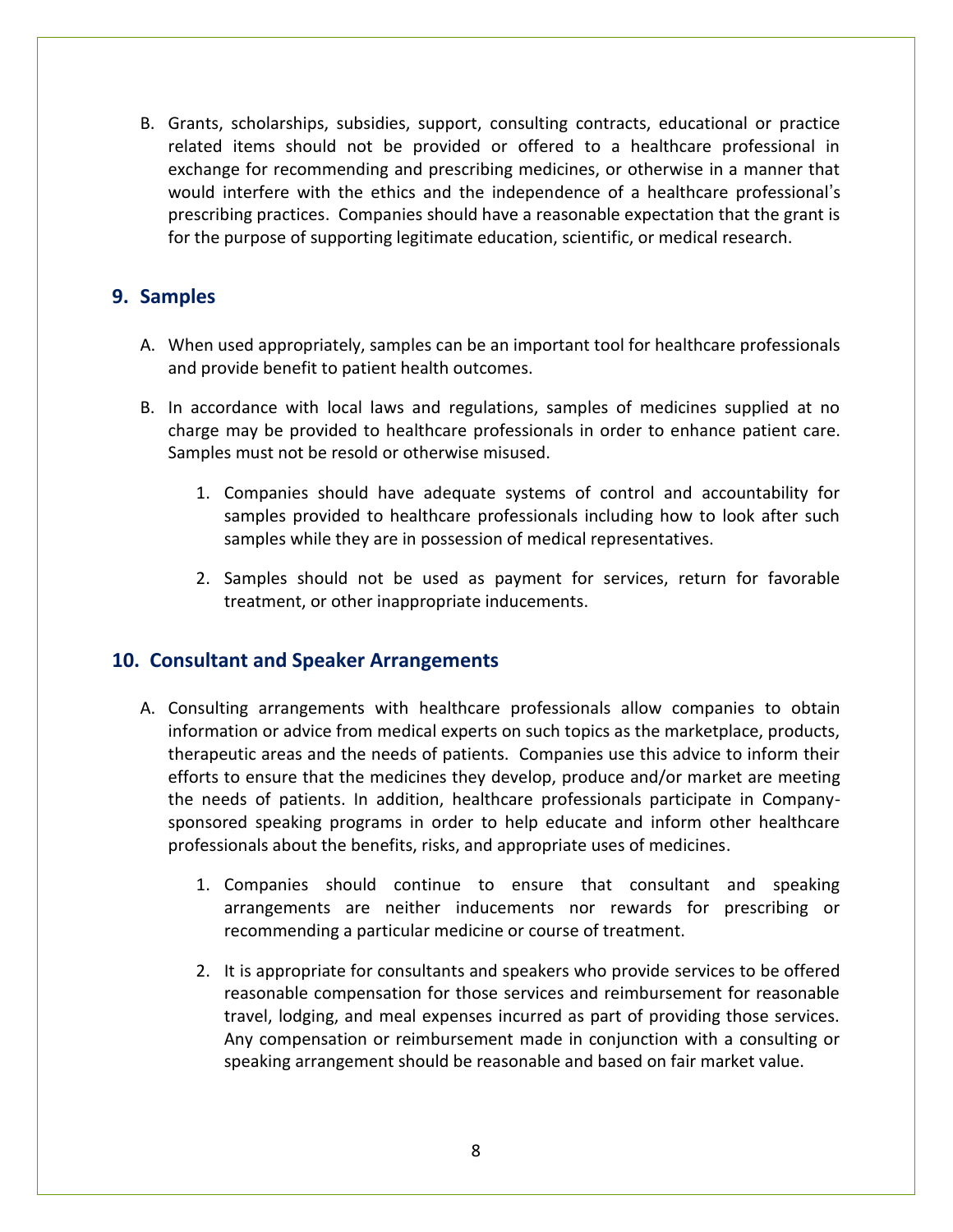- 3. Consulting or advisory arrangements lacking a bona fide business purpose should not be used to justify compensating healthcare professionals for their time or their travel, lodging, and other out-of-pocket expenses.
- B. The following factors support the existence of a bona fide consulting or speaking arrangement (not all factors may be relevant to any particular arrangement):
	- 1. a written contract specifies the nature of the services to be provided and the basis for payment of those services;
	- 2. a legitimate need for the services has been clearly identified in advance of requesting the services and entering into arrangements with the prospective consultants;
	- 3. the criteria for selecting consultants and speakers are directly related to the identified purpose, and the persons responsible for selecting the consultants and speakers have the expertise necessary to evaluate whether the particular healthcare professionals meet those criteria;
	- 4. the number of healthcare professionals retained is not greater than the number reasonably necessary to achieve the identified purpose;
	- 5. the retaining Company maintains records concerning, and makes appropriate use of, the services provided;
	- 6. the venue and circumstances of any meeting with consultants or speakers are conducive with the primary focus of the meeting; specifically, resorts are not appropriate venues.

#### **11. Compliance Procedures and Responsibilities**

A. It is the responsibility of Companies to ensure that internal compliance procedures exist that facilitate compliance with these Principles and the spirit they embody. These procedures should be documented and provided to employees to further enhance compliance.

#### **12. Conduct and Training of Company Representatives**

A. Company representatives play an important role in delivering accurate, up-to-date information to healthcare professionals about the approved indications, benefits and risks of medicines. These representatives often serve as the primary point of contact between the Companies who research, develop, manufacture and market medicines and the healthcare professionals who prescribe them. As such, Company representatives must act with the highest degree of professionalism and integrity.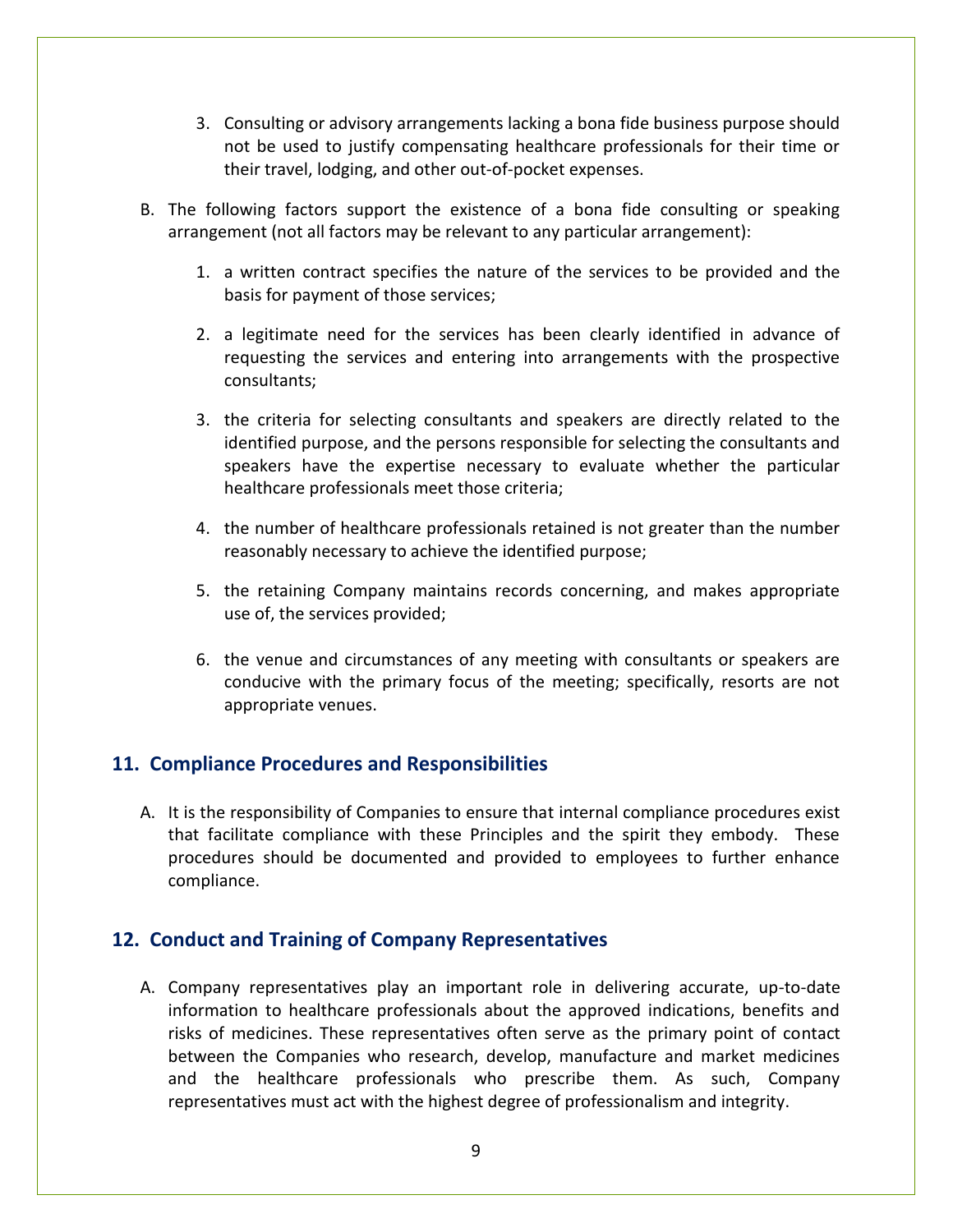- 1. Companies should ensure that all representatives who are employed by or acting on behalf of the companies, and who visit healthcare professionals, receive training about the applicable laws, regulations and industry codes of ethics that govern the representatives' interactions with healthcare professionals. In addition, companies should train their representatives to ensure that they have sufficient knowledge of general science and product-specific information to provide accurate, up-to-date information, consistent with applicable laws and regulations.
- 2. Companies should provide updated or additional training in all of the areas needed for their representatives who visit healthcare professionals. Companies should also assess their representatives periodically to ensure that they comply with relevant Company policies and standards of conduct.
- 3. Companies should take appropriate action when representatives fail to comply with relevant Company policies that are consistent with these Principles and national and local industry codes of ethics.

#### **13. Public Sector Relationships and Procurement**

- A. The decision-making process by Companies and Governments during and including the government procurement process, through bidding or any other procedure of government procurement, must be professional and ethical. There should be no attempt to exert inappropriate influence.
- B. Companies must provide accurate and balanced information to the Government.
- C. Companies and government officials should ensure that their relationships and fee-forservice arrangements comply with government ethics rules or procedures.

#### **14. Clinical Trials**

- A. All clinical trials (phases I to IV) and scientific research involving patients sponsored or supported by companies will be conducted with the intent to develop bona fide scientific knowledge that will benefit patients and advance science and medicine. Companies must ensure transparency and accountability in the presentation of research and publication of study results.
- B. Clinical trials should not be used as inappropriate inducements for past or future sales.
- C. Clinical trials should be undertaken in an ethical manner, without undue influence by competitors.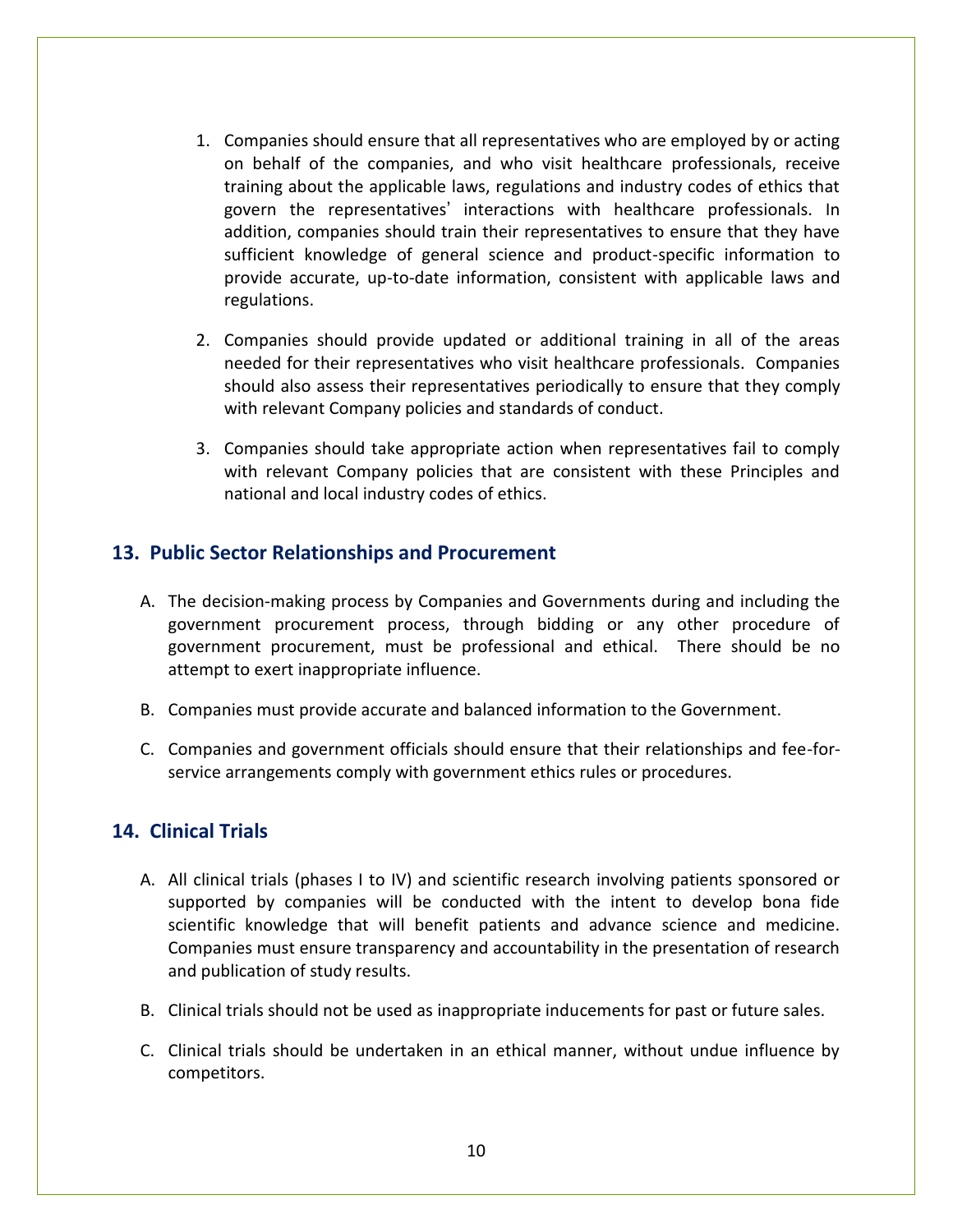#### **15. Company Donations for Charitable Purposes**

- A. As a demonstration of good corporate citizenship, Companies recognize their responsibility to support worthwhile activities both within and outside our communities.
	- 1. Donations including donations in kind, may be provided to organizations and institutions involved in promoting activities such as artistic, charitable, cultural, community, educational, humanitarian, health, philanthropic, and sporting activities in accordance with applicable laws and regulations.
	- 2. Companies should ensure that such support is not undertaken solely for product promotional reasons, and is not directed solely for product promotion purposes.
	- 3. Funding and donations in-kind should be directed to organizations and documented in a manner that outlines the nature of the donation provided.
	- 4. Acknowledgement by the recipient organization of such support should be restricted to appropriate recognition of support.
	- 5. Companies should ensure that there are no incentives to prescribe, recommend, purchase, supply or administer a product based on financial support and that nothing should be offered or provided which would interfere with the independence of a healthcare professional's prescribing or dispensing practices.

### **16. Patient Organizations**

- A. Companies should respect the autonomy of patient organizations and their independence.
- B. Support from Companies must not be conditional on the promotion of a specific medicine.

### **17. Adherence to Principles**

A. All Companies that interact with healthcare professionals, government officials, and other stakeholders should adopt procedures to assure adherence to these Principles and local, national, and regional industry codes of ethics. Healthcare professionals, government officials, and other stakeholders should respect these Principles and adopt consistent standards if applicable.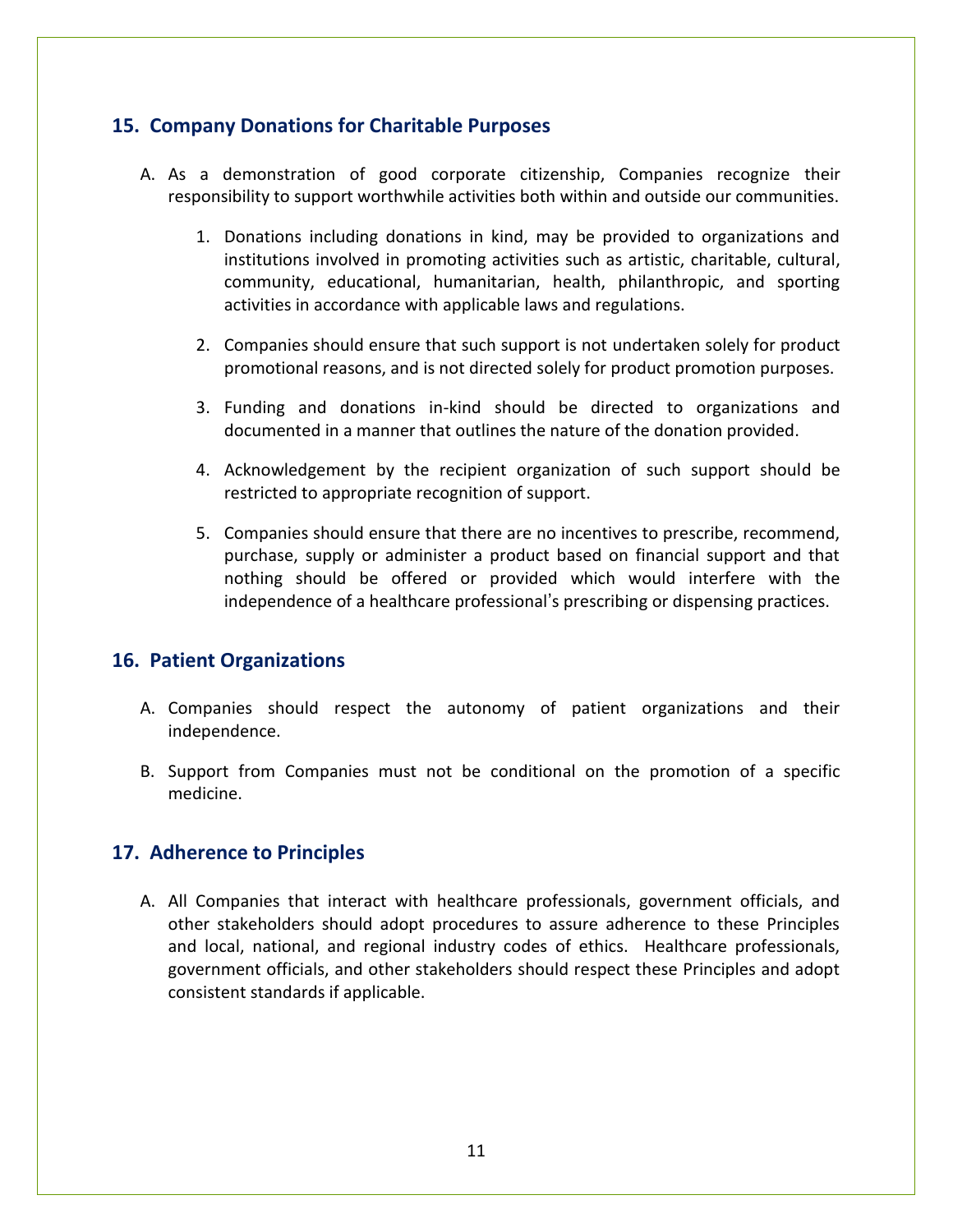#### **Implementation**

In order to promote an ethical commercial environment, cooperation among multiple stakeholders is required. Therefore, it is recommended that Companies, healthcare professionals and APEC economies engage in the following activities:

#### **Companies and industry associations should:**

- Develop and implement codes of ethics consistent with the Principles set out above. Industry associations should consider publicizing those members who have signed onto the industry codes, among other steps to encourage adoption of industry codes.
- Make available training regarding industry codes of ethics to healthcare professionals and healthcare professional students in collaboration with recognized authorities.
- Contribute to and participate in capacity building, in particular for small and medium sized enterprises (SMEs).
- Work together to ensure that the above Principles and their industry codes of ethics remain relevant and effective to address new business arrangements that may emerge.

#### **Healthcare Professional Organizations should:**

Respect these Principles and develop and implement codes of ethics consistent with the above principles.

#### **APEC Economies should:**

- Develop and make known clear, distinctive, accountable and comprehensive policies on procurement processes and procedures.
- Encourage industry regulators and/or anti-corruption enforcement authorities to endorse and support the above Principles and national and local industry codes of ethics, where appropriate.
- Encourage Companies to adhere to the above Principles and national and local industry codes of ethics.
- Formulate and promote clear laws and regulations that are objectively applied.
- Work to advance ethical collaborations consistent with the above Principles regionally, through regular communication, joint policies, joint capacity building activities, and other forms of collaboration.